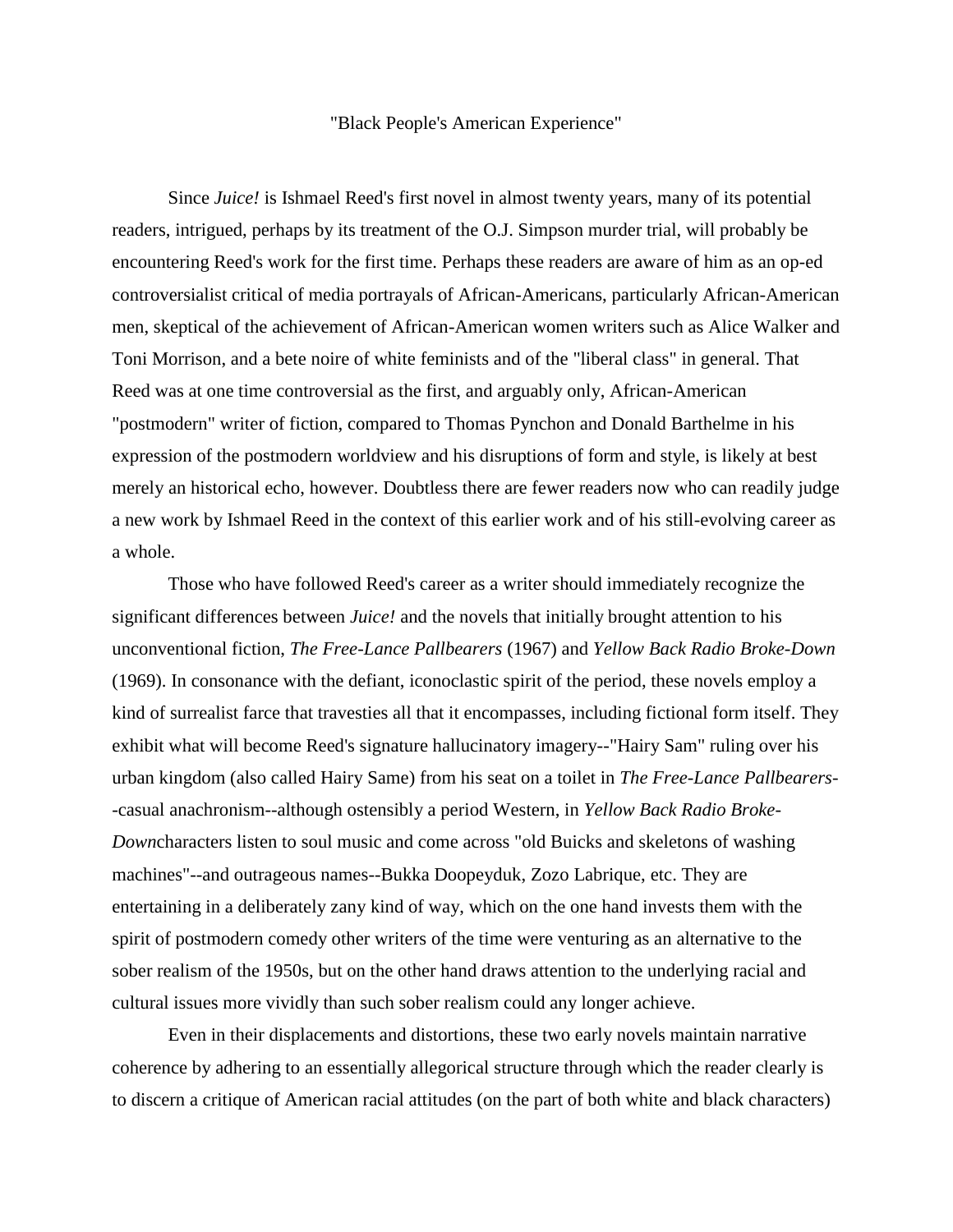as manifested in the present as well as in the historical American past (the two sometimes intersect, as they will also in the later *Flight to Canada* (1976)). *The Free-Lance Pallbearers* is a coming-of-age story of sorts, tracing its protagonist's recognition of the cultural and political corruption of his immediate environment and of the futility of his own attempts to accommodate himself to this society, given its ultimate hostility to his interests and its disregard for his wellbeing. While to a degree *Pallbearers*is a parody of the coming-of-age story (Bukka Doopeyduk doesn't survive to apply the lessons he's learned apart from the way he applies them by narrating his story from the grave), *Yellow Back Radio Broke-Down* is an out-and-out parody of the Western genre. Its protagonist, the Loop Garoo Kid, also confronts a while authority figure, the rancher Drag Gibson, although in this mock Western the rancher and the outlaw (John Wesley Hardin) are united in their racism and in their efforts to do in the Loop Garoo Kid, who has escaped a Drag-directed massacre and is hiding out in a cave in the hills.

From the cave, Loop begins practicing a form of necromancy related to voodoo, an activity or state of being Reed will later explicitly identify as "Neo-HooDooism." (In *Yellow Back Radio*, the Loop GarooKid is at one point called a "HooDoocowboy.") The nature of this endeavor is suggested when we are told he performs "a tailor made micro-HooDoo mass to end 2000 years of bad news in a Bagi he had built in the corner of the cave." Although the spell is directed first of all at Drag Gibson and the town of *Yellow Back Radio*, the significance of Neo-HooDoo as a trope in Ishmael Reed's fiction is announced at the end of Loop's ceremony when he entreats "Black Hawk American Indian houngan of Hoo-Doo to

open up some of these prissy orthodox minds so that they will no longer call Black People's American experience "corrupt" "perverse" and "decadent." Please show them that Booker T. and the MG's, Etta James, Johnny Ace and Bojangle tapdancing is just as beautiful as anything that happened anywhere else in the world. Teach them that anywhere people go they have experience and that all experience is art.

While the anachronism involved here is hilarious, this incantation also rather succinctly expresses the philosophy of Neo-Hoodooismas it is further invoked in Reed'ssubsequent novels. "HooDoo" is the approach to both experience and art that, while most identified with the black culture of the Carribean, later imported to New Orleans, is, in Reed'sversion, attributable to all non-white and indigenous cultural groups in the Western hemisphere that have in one way or another resisted the wholesale incorporation of "Western" values and practices. The spirit of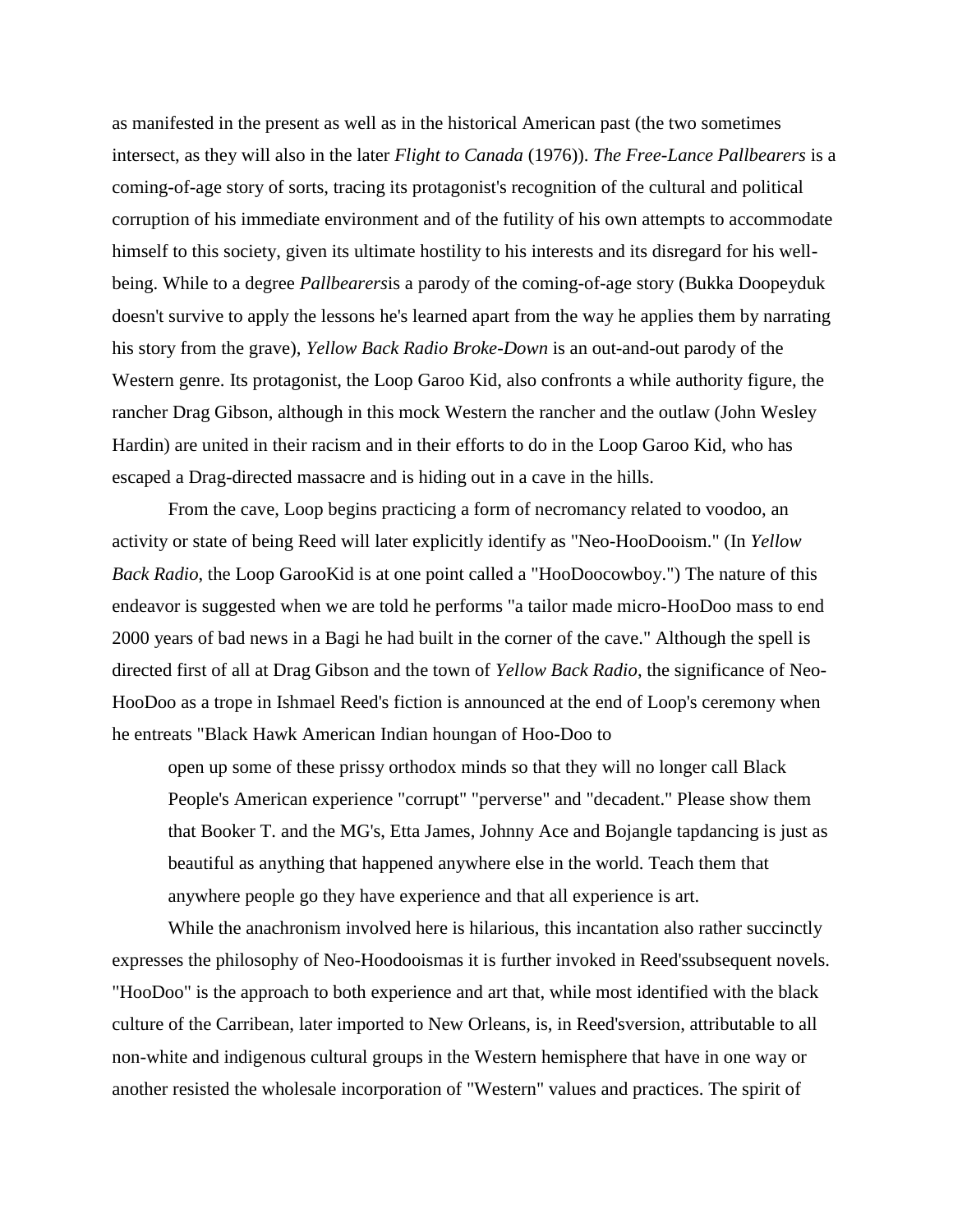HooDoo thus animates the music of Booker T. and the MG's and the dance steps of Bojangles Robinson, and it affirms "Black People's American experience," which, although very "American" in the way it is shaped as a response to the conditions of these groups'encounter with Western values as embodied in the dominant culture, is finally not entirely assimilable to that culture. Ishmael Reed'sfiction is both a celebration of the HooDoo aesthetic and itself an illustration of that aesthetic. Thus Reed writes novels, but, whether one finds them aesthetically satisfying or not, they are surely unlike novels written by anyone else in the way they explode expectations of what novels should be like.

*Mumbo Jumbo* (1972) and *The Last Days of Louisiana Red*(1974) are Reed's most thorough treatments of Neo-HooDooism, through the figure of Papa LaBas, portrayed as the most explicit example of what one critic has called a "HooDoo trickster." According to James Lindroth, the trickster "is driven by a mocking wit that subverts white authority and destroys white illusions of superiority while simultaneously promoting numerous value-laden symbols of black culture." ("Images of Subversion: Ishmael Reed and the HooDoo Trickster.") In *Mumbo Jumbo*, probably Reed'smost intricate, resonant novel, the essence of HooDoo is evoked in "Jes Grew," a kind of spiritual distillation of HooDooism that first manifested itself in a 19th century New Orleans dance but that has its origins in ancient Egypt. Jes Grew has unmoored itself and inhabited the work of other artists and musicians. It encourages emotional release, as opposed to Western rationalism. In the words of Kathryn Hume, "those who practice the Jes Grew philosophy live for the present to enjoy every moment to the fullest, not simply to become something else in the distant future." ("Ishmael Reed and the Problematics of Control.") Acceptance of this philosophy of course threatens the established order, which profits from the ideological emphasis on "future," and so a secret society of the elite is trying to wipe it out.

Papa LaBas has been enlisted to foil this secret society and to recover an ancient text describing the original dance. He succeeds in the first task but fails at the second. Jes Grew is too appealing to too many to be stamped out, but it is also too dynamic and spontaneous to be adequately encapsulated in a single text. It has "grown" in too many directions, draws on too many different mediating inspirations to be given an authoritative expression. This variety is reflected in the form and style of Reed's novels, especially these earliest novels, which are characterized by what one critic calls thier "syncretism," paralleling the syncretism of Jes Grew/Neo-HooDooism: "In Reed's novels, it is not uncommon to find the formal blend of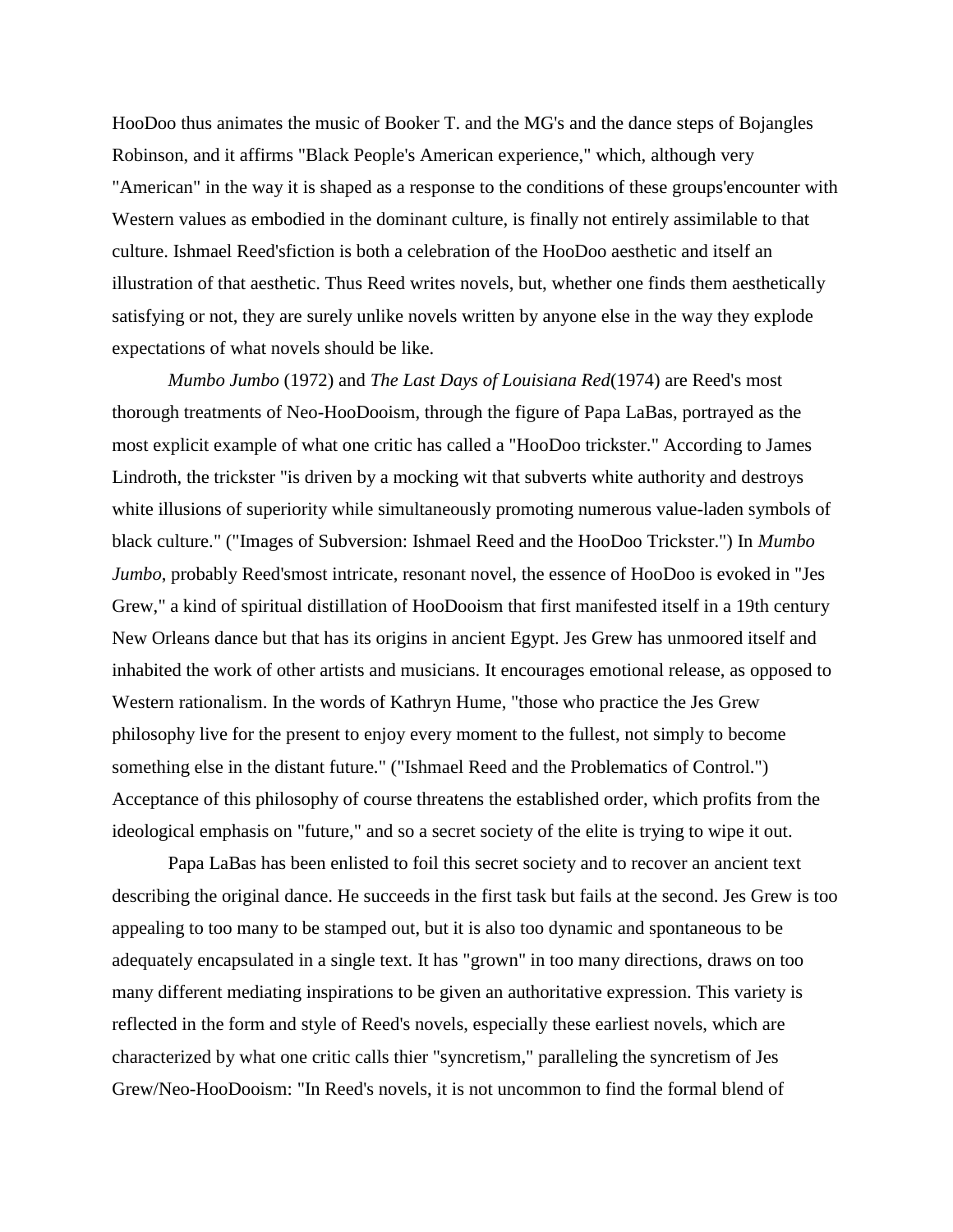language mixed with the colloquial, as it is Reed's contention that such an occurrence in the narrative is more in keeping with the ways contemporary people influenced by popular culture really speak." (Reginald Martin, "Ishmael Reed's Syncretic Use of Language: Bathos as Popular Discourse.") The central narrative voice primarily acts as the facilitator of the "blend of language," allowing the different modes of language to come into contact. This voice otherwise is notable for its directness and its avoidance of "literary" dressing.

Reed's syncretism extends to the formal structures of his novels as well--although Reed uses variety and juxtaposition largely to undermine structure as associated with the conventional novel. Other texts and narrative forms are freely interpolated into the main narrative to create a collage-like effect, the phantasmagorical qualities of which are only intensified in works like *Yellow Back Radio Broke-Down* and *Flight to Canada*by the blurring of time and rapid shifting between characters and subplots. The latter novel may represent Reed's last really satisfying use of the syncretic method to create a broadly surreal comedy that keeps Reed's satire from becoming merely polemical. Although it focuses directly on the source of the American racial divide, slavery, in its story of an escaped slave's quest for freedom in Canada, as a parody of a slave narrative it doesn't exactly present an orthodox account of the Civil War period and the struggle for emancipation. While the portrayal of its white characters, including an antebellum slave master and Abraham Lincoln, is excoriating enough (in Reed's typical cartoonish mode), its black characters are certainly not portrayed one-dimensionally as victims in the way we would expect of a slave narrative. Both of the main characters incorporate elements of the Trickster figure, while the novel ultimately discredits the notion of "freedom" associated with the flight "north." The white-dominated culture created in North America won't willingly extend its concept of freedom to non-whites, ultimately making Reed's Neo-HooDooism a permanent form of resistance.

In the novels Reed has published after *Flight to Canada,* the satirical range has beome much more constricted, the targets more personal, the issues at stake arguably more idiosyncratic, even petty. *Reckless Eyeballing* (1986) takes aim at feminism, depicting it in particular as hostile to African-American men and initiating that phase of Reed's career in which he became a scourge of white feminists (although *Reckless Eyeballing* represents black feminists as also joining in on the abuse). *Japanese by Spring* (1993) is an academic satire that savages all the scholarly tendencies of the university as excuses for self-aggrandizement and individual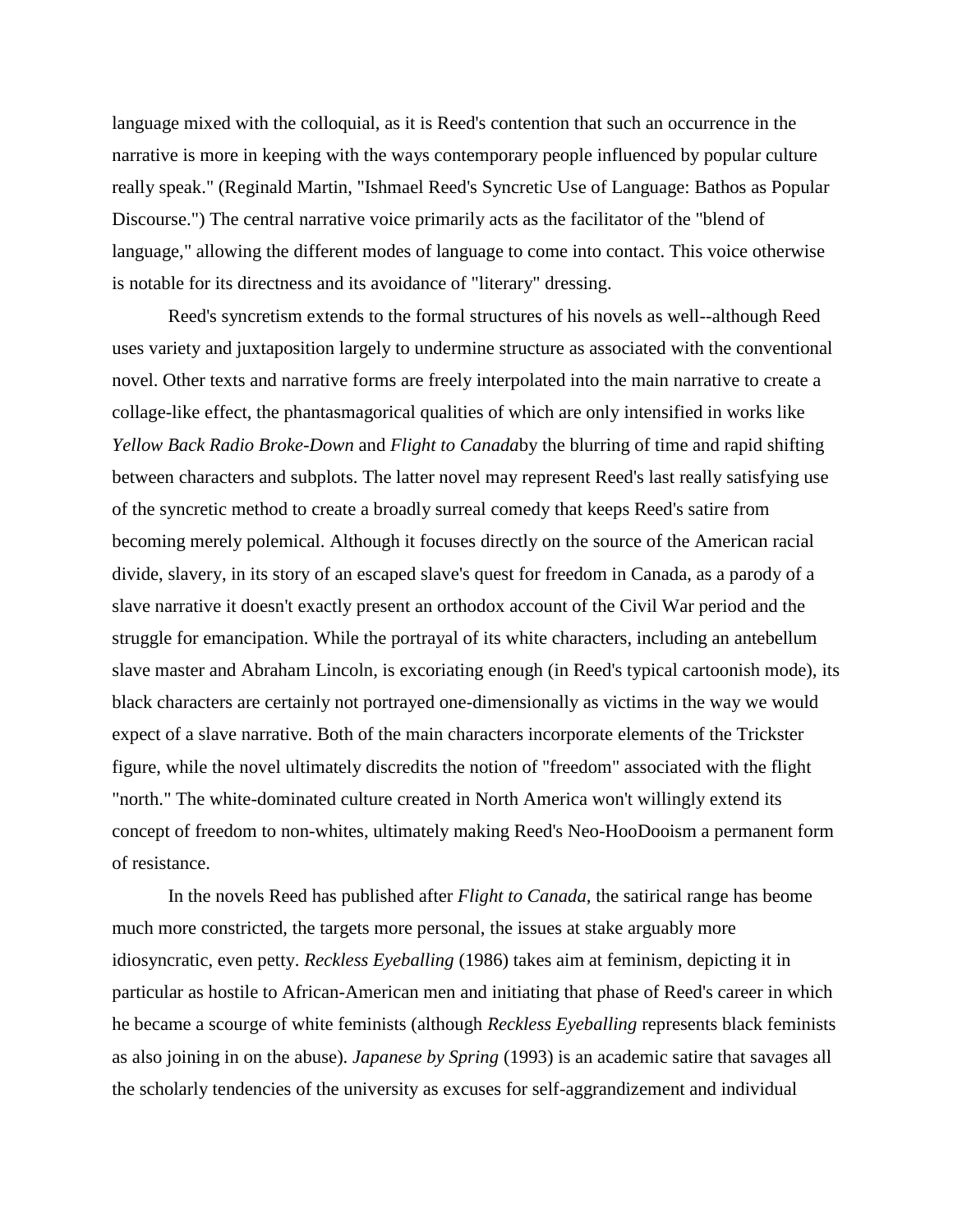agendas and depicts the academy as the redoubt of cowards and knaves. Aesthetically, this narrowing of satirical purpose has resulted in novels that are less adventurous, less interested in creating their own reality, more focused on evoking and critiquing existing reality. The humor is still there, but in this context of reduced satirical ambitions, Reed's mockery can seem heavyhanded, his exaggerated situations and behaviors merely contrivances. At the end of *Japanese by Spring*, when "Ishmael Reed" takes over as the main character, what could be if handled more nimbly an amusing metafictional conceit becomes instead just an opportunity for Ishmael Reed to editorialize and declaim.

Reed's chief editorial concern has become the problem of the beseiged black man, and *Juice!* is wholly dedicated to elucidating that problem. The novel's protagonist is a cartoonist, Paul Blessings, who is fixated on O.J. Simpson, all of his trials, and the public reaction to Simpson as the embodiment of the image of the black man as killer, as "all black men rolled into one." Blessings keeps track of Simpson developments in minute detail, and his account moves back and forth from the original Simpson trial to the later civil trial to the incident in the Las Vegas hotel room that eventually led to his conviction for robbery to other episodes relating to Simpson, as well as all of the media response to and commentary about Simpson's actions. Reed uses the Simpson case to lambaste the American news media as the mouthpiece of cultural prejudice responsible for perpetuating stereotypes of the black man as Other. Since the criticisms made by Blessings (also known as "Bear") are the same criticisms--not just of media but also of feminists, academics, homosexual activists, politically correct liberals, as well as racist conservatives--made by Reed in his previous novels and in numerous of his public pronouncements, its is surpassingly obvious that Bear is a mouthpiece for Ishmael Reed, making the novel perhaps the most transparently polemical one Reed has written. It is as if the O.J. Simpson case provided Reed a fortuitously convenient instance that brings together all of his critical targets and allows him to take aim with an especially obsessive focus.

Paul Blessings' own obsession with Simpson is nothing if not comprehensive, and his insistence not just that racial fears contributed to the national fascination with Simpson's murder trial but that he was actually innocent of the charges against him initially give the novel a certain contrarian appeal. In addition, Blessings' surveys of the facts of the case and his media critique, while they occupy a large portion of the narrative, are not the only features of his story. Blessings is himself a media figure of modest renown, his cartoons featured on a public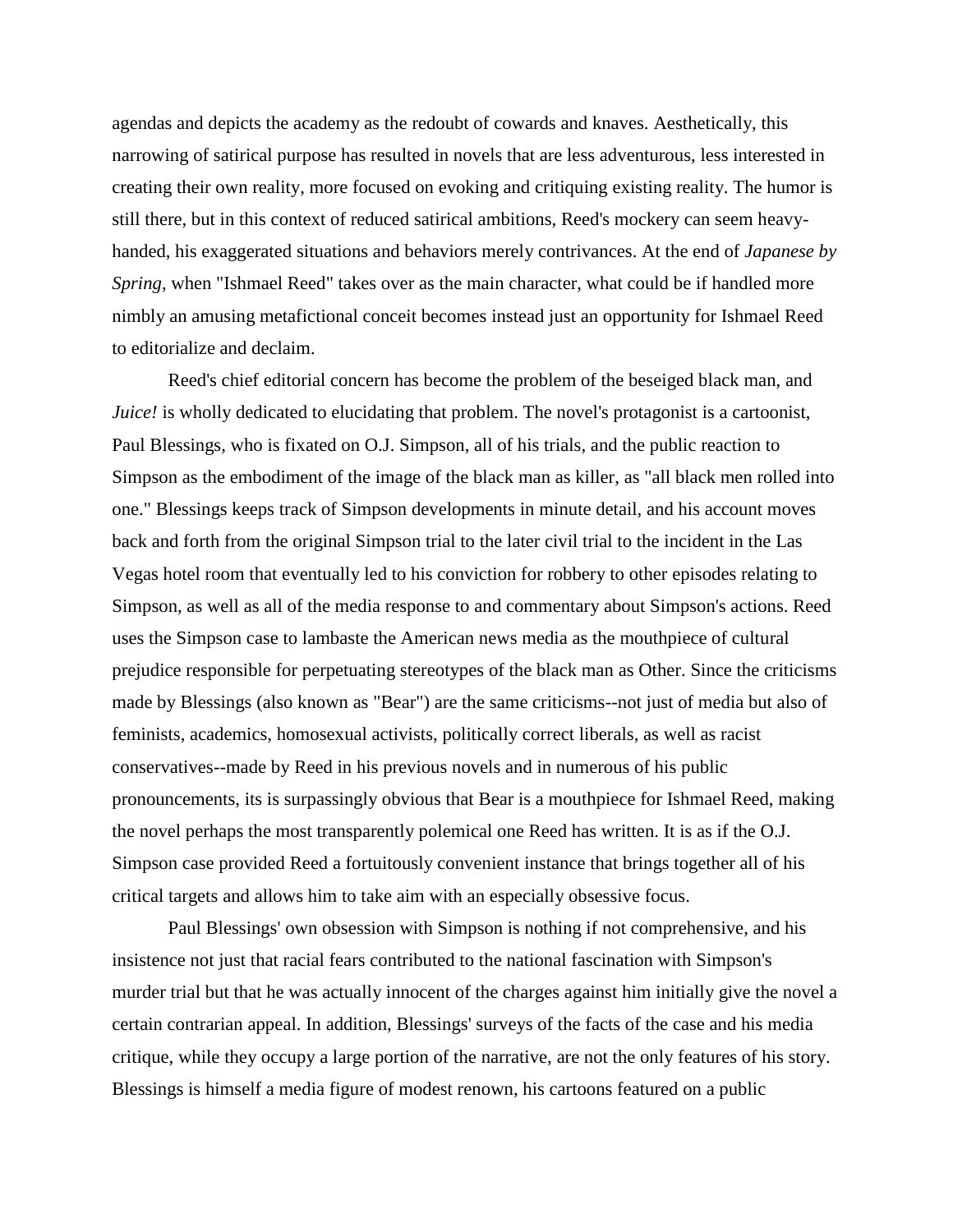television station in the transformation of which from an independent hippie station to a kind of low-rent Fox news he becomes involved. With O.J.'s downfall as a cautionary tale illustrating the dangers awaiting a black man who doesn't stick to the role assigned him, Blessings mutes the social commentary of his cartoons and plays along with the station manager and his reactionary agenda, even though that agenda includes using someone like Blessings to provide multicultural cover. Blessings even wins a prestigious cartoonist society prize for a cartoon perceived to be anti-O.J.

Reed thus implicates his protagonist in the very cultural practices the novel condemns, and in the process complicates our response to Paul Blessings as character and narrator enough to give *Juice!* some aesthetic credibility as a work of fiction rather than merely an extended screed masquerading as a novel. To an extent Reed holds his narrator up to satirical examination as well, if only to suggest how difficult it is to avoid reinscribing corrupt behavior while still trying to negotiate one's way in a corrupt system. But the satirical veneer is nevertheless very thin, and few readers will think that Blessings' demonstrated flaws as a human being are what invalidate his views of the O.J. Simpson case or gainsay his analysis of American society's attitude toward black men. Some, perhaps many, readers will find these views unconvincing and the analysis tendentious, but responding to the novel's argument as an argument is ultimately unavoidable given that so little effort is made to keeping that argument implicit, as is generally done in the best satire, while much is devoted to fleshing out argument in exhaustive and explicit detail.

It seems likely that Reed considers his audience to be mostly hostile to the argument. While it is possible that readers sympathetic to O.J. Simpson would enjoy Paul Blessings' contrarian account, the novel is most provocative as a challenge to readers who believe Simpson was guilty of double murder and subsequently received just, if insufficient, punishment. However, it doesn't seem likely that either set of readers would find the elaborate exposition of this account other than tedious after a while (for me it was relatively early), although perhaps all readers might be persuaded to take seriously the notion that more than concern for O.J. Simpson's victims were involved in the media coverage and commentary surrounding the "trial of the century." But at this point one might well ask: Why not offer an actual media or social critique, an essay or book on the public response to the Simpson trial and its aftermath, not a novel narrated by a substitue media critic in the guise of a fictional character? Surely Reed's